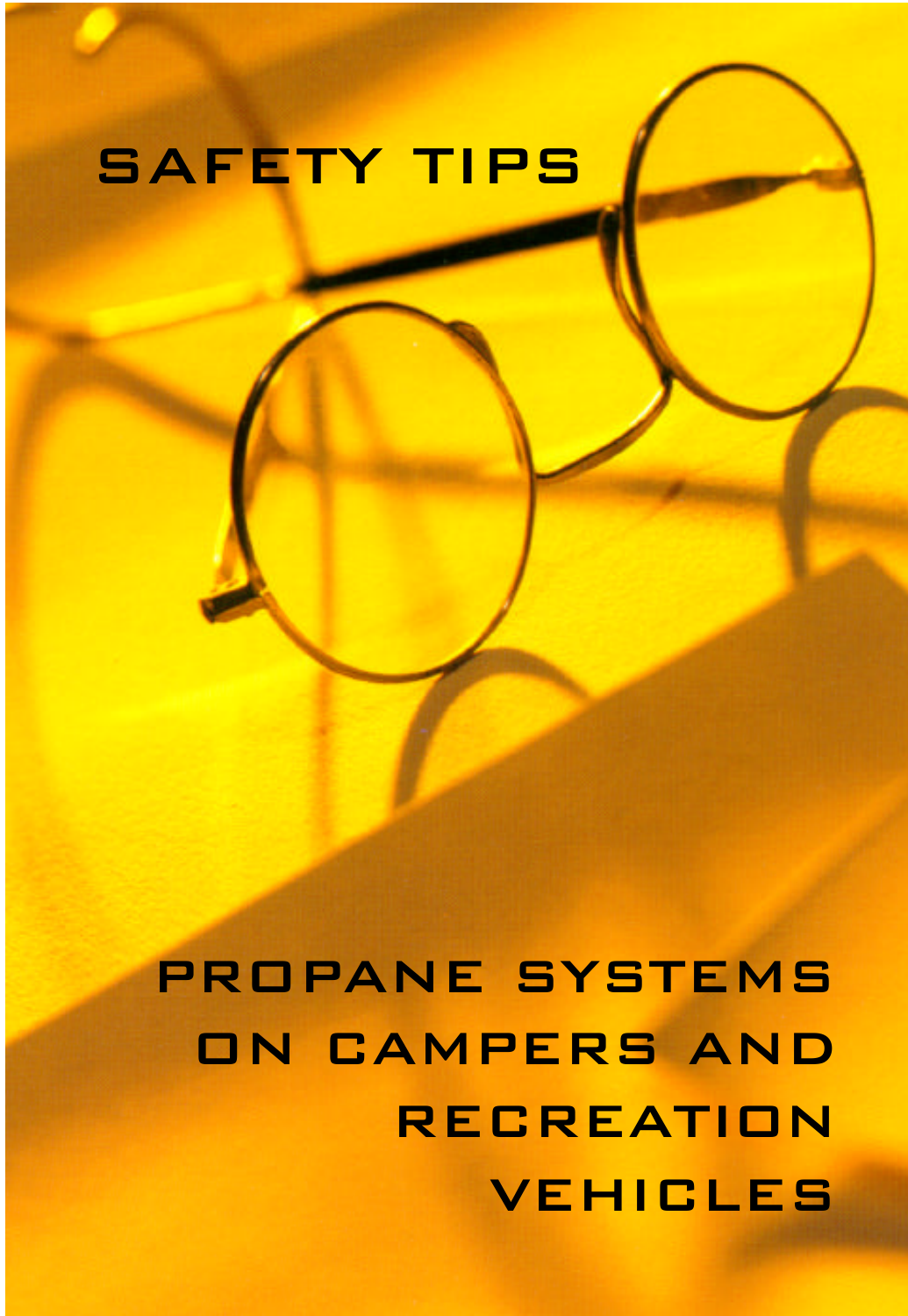#### PROPANE HANDLING FOR CAMPERS AND RV'S

s a highly portable fuel, propane provides you with modern<br>Convenience no matter where you travel. Stored as a liquid s a highly portable fuel, propane provides you with modern and used as a gas, it will cook your meals, heat your RV or camper, keep you supplied with hot water, and even refrigerate your food. Propane is non-toxic, safe and economical.

Propane is combustible. This booklet contains some important points for safe storage, handling and use of propane cylinders, systems and appliances. If others travelling with you are unfamiliar with propane, or if you lend your vehicle to someone - be sure to acquaint them with these safety tips.

## BE FAMILIAR WITH ITS ODOUR

**W** hen produced, propane is both colourless and odourless<br>**W** An odourant is added so, in the event of a leak, you can hen produced, propane is both colourless and odourless. detect the escaping gas by its strong, distinct smell (like rotten eggs or boiling cabage). Ask your propane supplier to familiarize you and your family with this smell.

Under certain circumstances, propane gas may lose this smell. This is called "odour fade," and can occur in any cylinder. As well, not everyone has a sense of smell and physical conditions such as competing odours, common colds and allergies, smoking, etc. may lessen a person's ability to detect odours.

If you think the odour of your propane gas is weak, or if your sense of smell is impaired, call your propane supplier. A service technician can verify the odour of the propane gas in your tank. If your sense of smell is impaired, consider installing an electronic propane detector in your RV.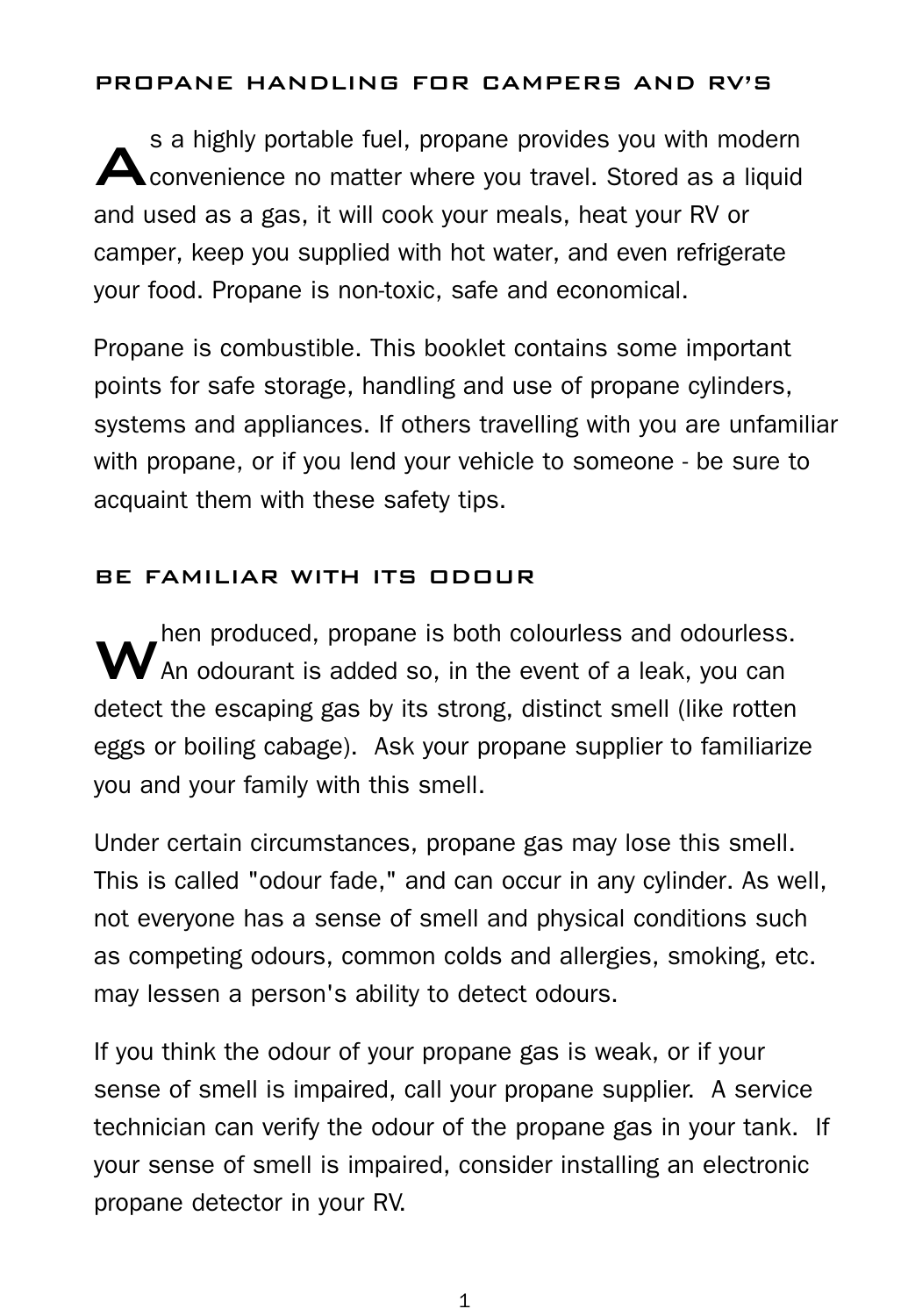REMEMBER ) If you suspect a leak, follow these steps:

- **1. Have all other occupants leave the vehicle immediately.**
- **2. Eliminate all sources of ignition. (i.e. Extinguish open flames. Do not turn light switches or flashlights 'ON' or 'OFF'. Do not operate cellular phones).**
- **3. Turn off all gas appliances.**
- **4. Open all doors and windows and let fresh air blow away the escaped gas.**
- **5. Close all cylinder supply valves immediately.**
- **6. Call a trained gas service person and do not turn the gas on again until the leak has been found and corrected.**

## GENERAL CYLINDER INFORMATION

A properly filled propane cylinder contains up to 80 per cent liquid, (Figure A, page 3). The remaining 20 per cent of space above the liquid contains propane vapour. It's this vapour that burns in your appliance.

The vapour space also provides room for the liquid propane to expand if the cylinder is exposed to warmer temperatures.



*Figure A Cut-away of a Typical Propane Cylinder*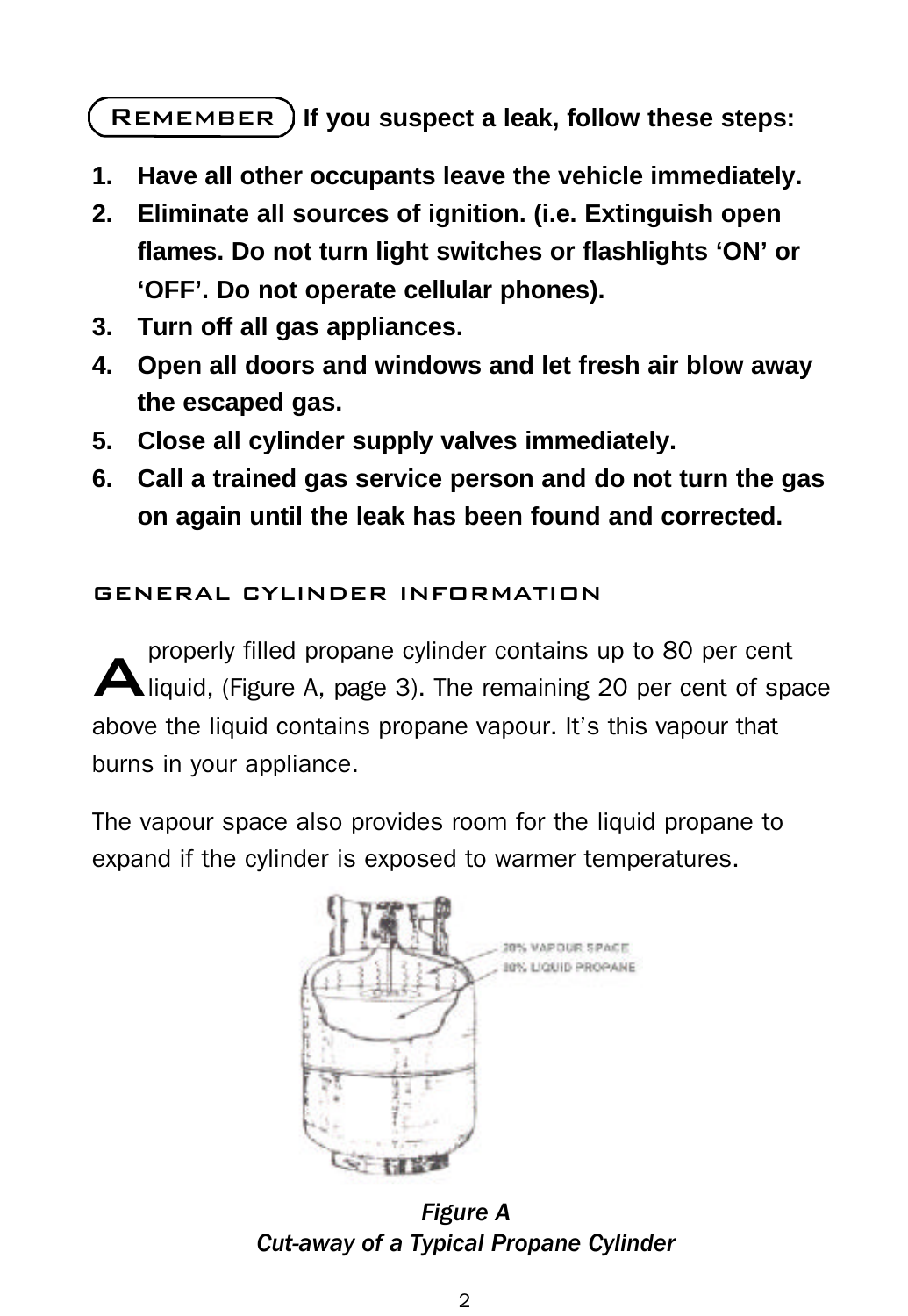

**If a cylinder is overfilled (beyond 80 per cent capacity), the following potentially hazardous conditions could occur:**

- ? **The pressure relief valve may open, discharging propane.**
- ? **If the pressure relief valve fails to open, the container could rupture, resulting in serious injury or property damage.**
- ? **Propane liquid could enter the piping system, resulting in higher than normal pressures to the appliances.**

## ALL PROPANE CYLINDERS ARE NOT ALIKE

T here are two basic types of portable cylinder's - a vertical (upright) standard cylinder and the horizontal cylinder that comes with a special mounting bracket and can be installed vertically or horizontally. When you purchase a new cylinder, be sure it fits the bracket you have. If you use a cylinder exchange service, be sure the cylinder you receive is the same type you turned in. Vertical cylinders can only be used standing upright, whereas horizontal cylinders are designed for service while lying on their sides.

REMEMBER ) Be familiar with the type of cylinder(s) you **own. Installing the incorrect cylinder could allow propane liquid to enter the piping system, causing your appliances to malfunction and creating a fire and explosion hazard.**

Finally, when you install your new or refilled cylinder, remember that in a single cylinder system all appliance valves must be turned off before you open the container service valve.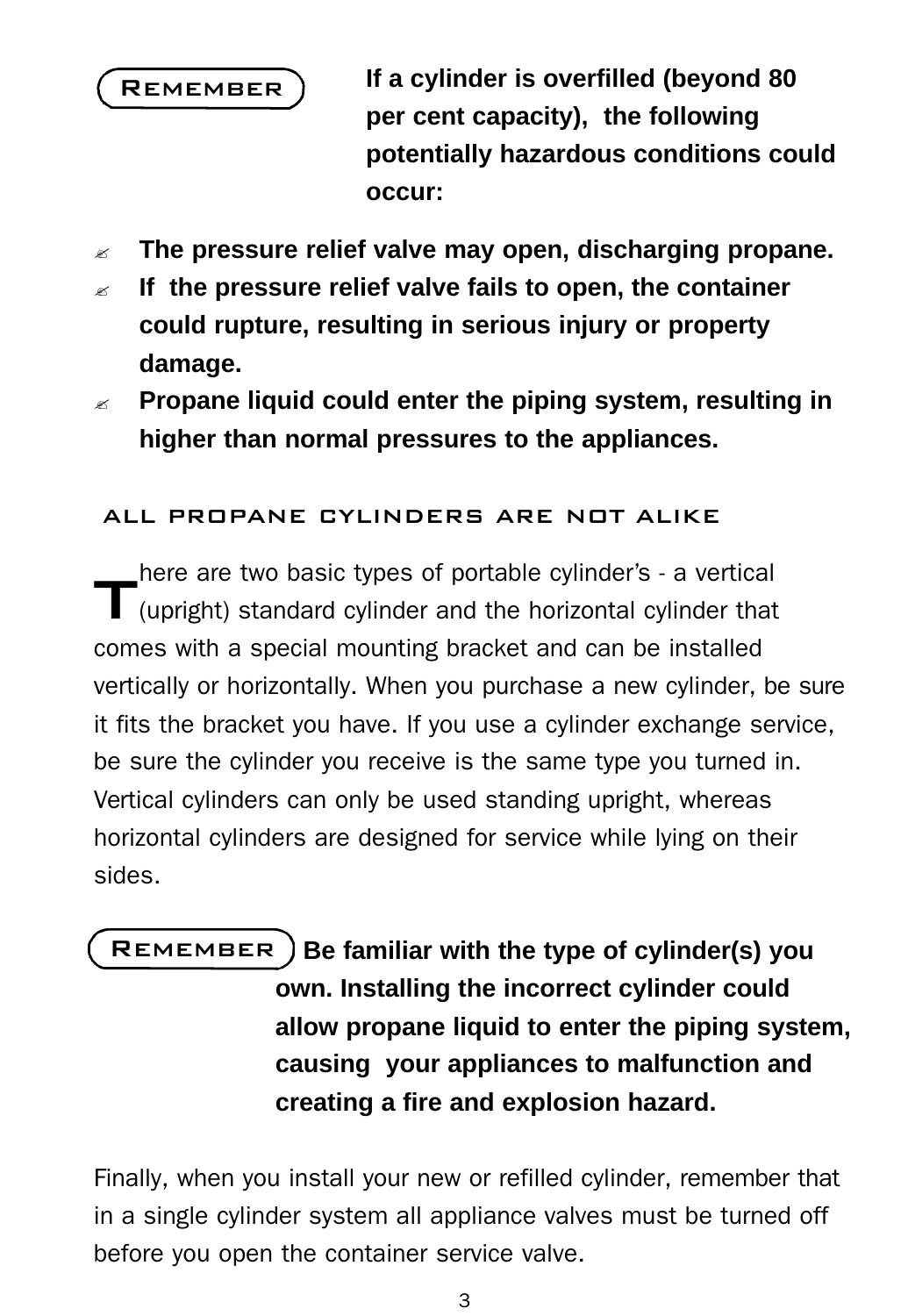#### CYLINDER REQUALIFICATION

Il propane cylinders must be inspected and requalified by<br> **A** qualified technician every 10 years. For information about ll propane cylinders must be inspected and requalified by a cylinder markings, inspection and requalification, consult your propane dealer.

Your cylinder should also have a decal like the one in Figure B, which identifies the contents as a flammable gas.

## **Filling an outdated propane cylinder violates federal law.**



*Figure B 1075 Shoulder Label*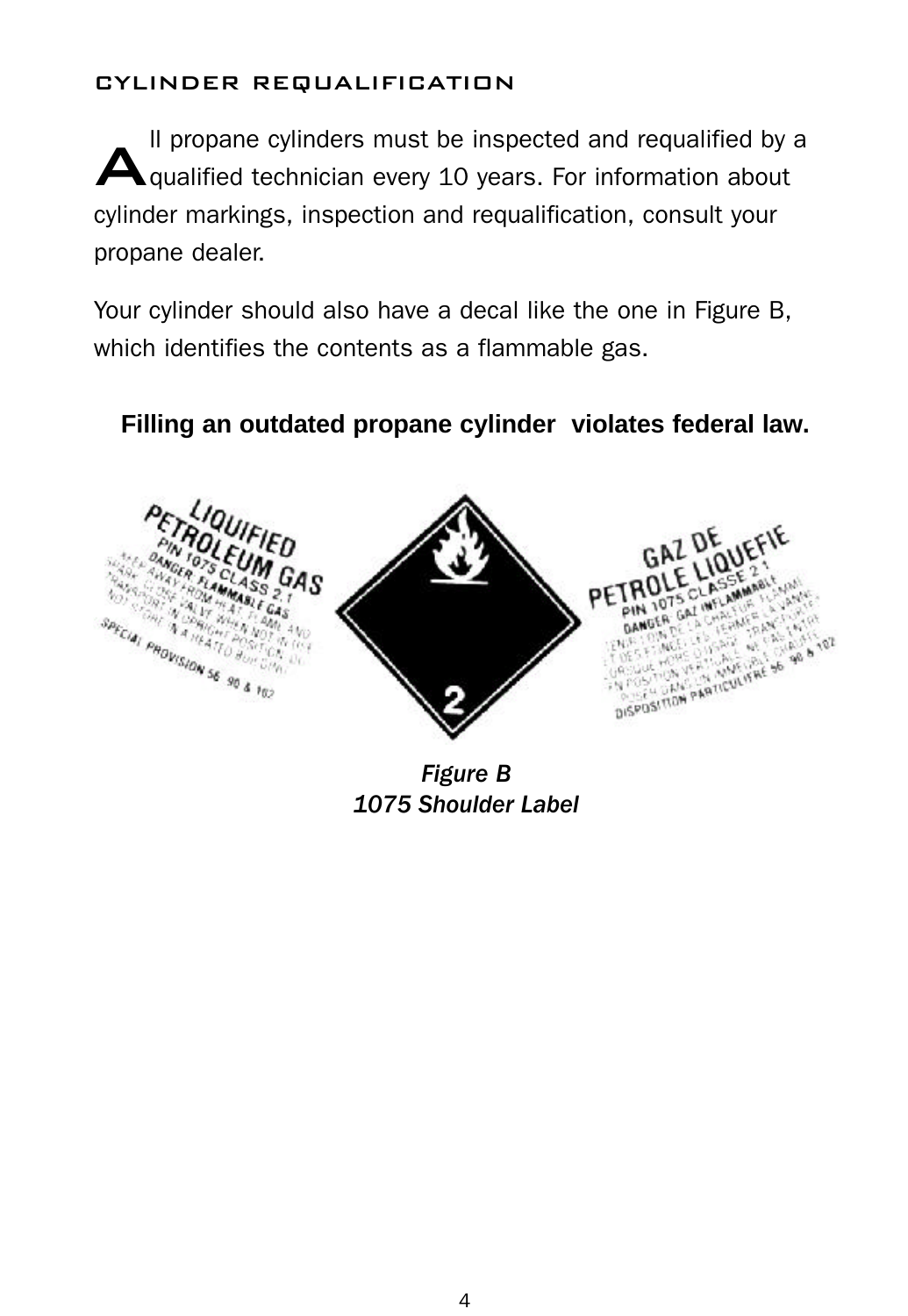## HANDLING PROPANE CYLINDERS PROPERLY

W hether transporting or storing your propane cylinder, you need to handle it properly. Here are some safety tips you should follow:

- Never transport a cylinder lying on its side unless it's a cylinder designed for horizontal use.
- When transporting disconnected cylinders, plug or cap all cylinder outlets with a threaded safety plug.



- Never use, store, or transport cylinders in the passenger space or living area of your RV or camper.
- Always store a cylinder outdoors and up off the ground on a non-combustible base. Another good practice when storing a cylinder is to plug or cap the service valve outlet.
- Cylinders that are damaged, show signs of corrosion, have been exposed to fire, or appear to be leaking gas should be removed from service immediately. Have defective cylinders repaired or disposed of by a qualified service technician as soon as possible.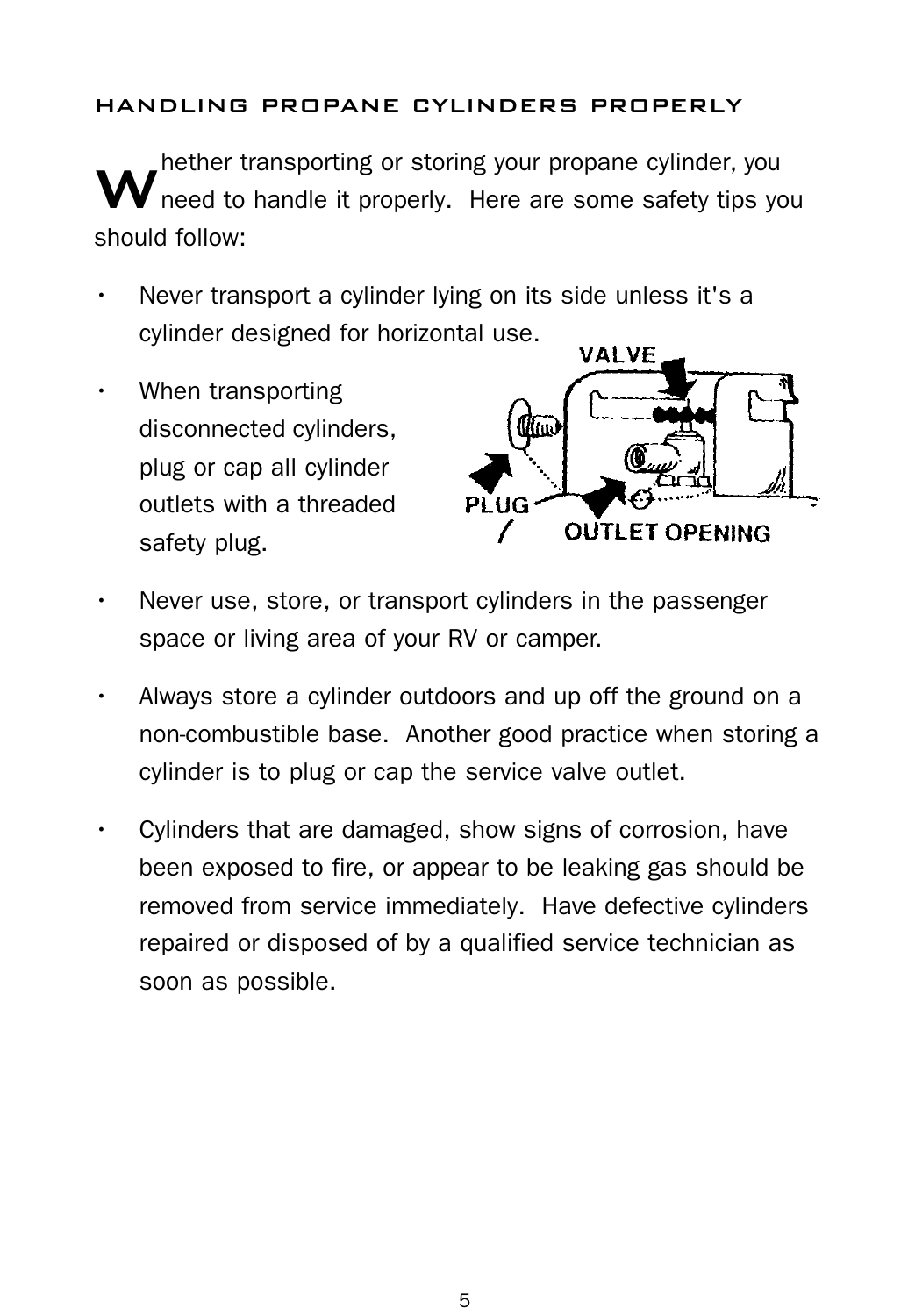## REFUELING PORTABLE CYLINDERS

A cylinder should never be filled past 80 per cent. An overfilled cylinder is no bargain, it's hazardous because there will be no room left for the liquid propane to expand. As a result, gas may escape, creating a potentially hazardous situation.

# **REMEMBER**

**Only personnel trained in the proper filling procedures of propane cylinders should fill your cylinder. If you are unsure, ask to see their certification.**

## REFUELING PERMANENTLY MOUNTED CYLINDER

B efore entering the refueling area, turn off all pilot lights, appliances, and automatic ignition devices. Before permanently mounted propane cylinders are refuelled, turn off the vehicle engine and have all passengers leave the RV or camper.

**REMEMBER** 

**In most provinces it's law that all appliances and pilot lights must be turned off and cylinder valves closed while travelling.**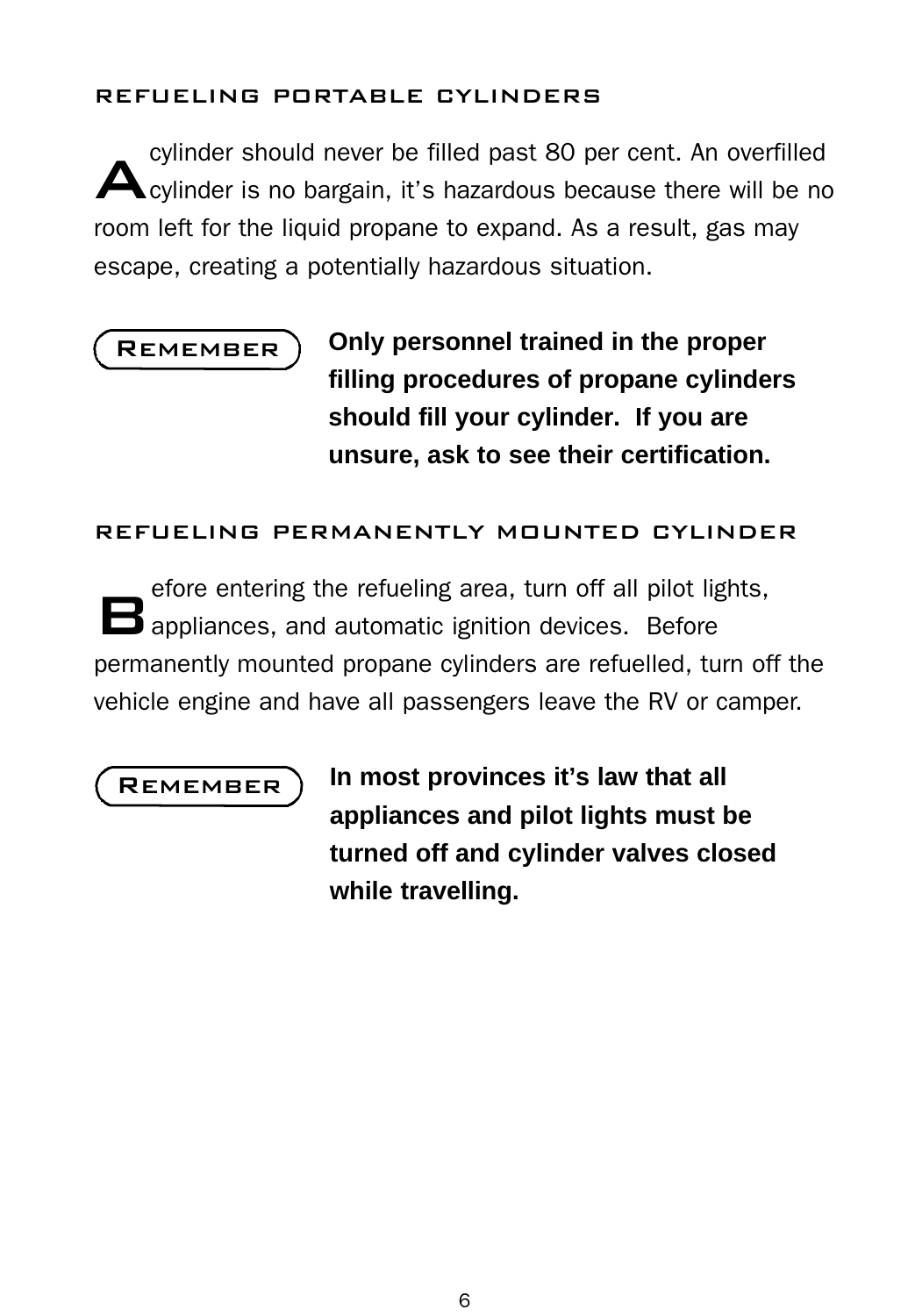## PROCEDURES FOR CHANGING CYLINDERS

- 1. Make sure all appliance valves are shut off.
- 2. Shut off the cylinder(s) service valve supplying propane to the sytem.
- 3. Use a properly sized wrench to disconnect the cylinder (left hand thread) and remove for refilling. Install a protective plug in valve outlet if transporting.
- 4. Prior to reconnecting the cylinder to the service line, secure cylinder in a cabinet or bracket and remove the protective plug.



- 5. Reconnect the cylinder to the service line.
- 6. Check your appliances to be sure that appliance gas valves are still turned off inside the vehicle.
- 7. Turn on the cylinder service valve and listen for gas flowing through the regulator.
- 8. If you hear gas flowing through the regulator, immediatly shut off the cylinder service valve and check that all appliance valves are turned off and there are no open lines.
- 9. Check for leaks with an approved leak detector solution or a mixture of 50% liquid soap and 50% water Brush on to any connections or valves. If bubbles expand, there may



be a leak. Be sure to check that the control equipment is operational and not stuck in the "open" position.

## **Never use a match or an open flame to check for leaks.**

10. After you're sure the system is leak-free and the controls are operating properly, pilots can be relit following manufacturer's instructions.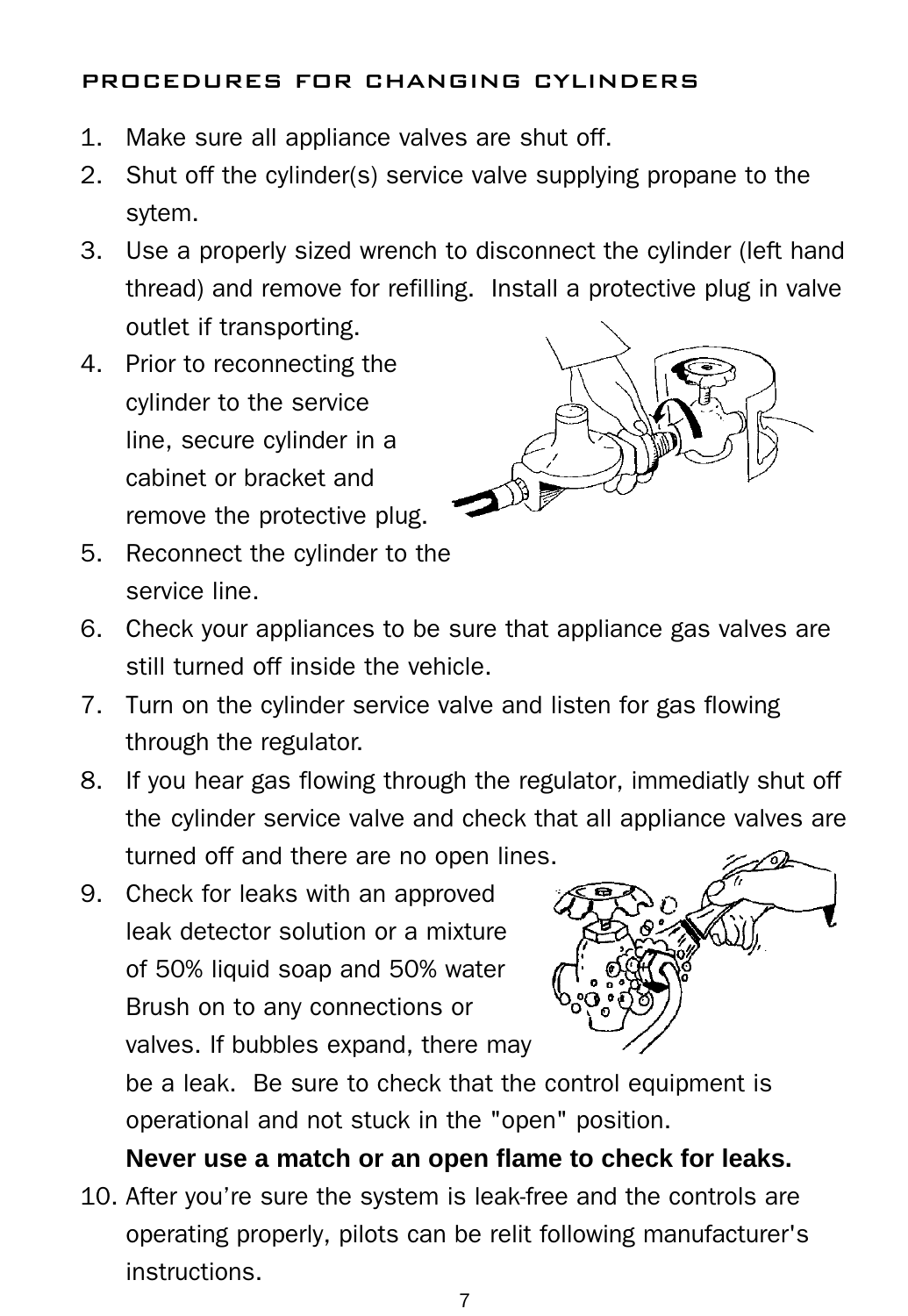### SECURING CONTAINERS

ake sure your propane gas cylinder and regulators are<br> **M** installed and properly secured in or on your RV or camper. ake sure your propane gas cylinder and regulators are Depending on the type of vehicle, cylinders and regulating equipment can be located as follows:

- 1 . **Travel Trailers and Tent Trailers:** On the A frame as close to the front of the trailer body as possible.
- 2. **Motor Homes, Vans, Fifth Wheel Trailers for Slide-in Chassis Mounted Units:** In a recessed compartment, gas tight to the interior of the vehicle, and accessible only from and ventilated to the outdoors. Pressure relief valves must be pointed away from the vehicle or toward the container compartment opening.

The compartments for all propane cylinders must be ventilated, both at the top and bottom, and completely sealed from the interior of your RV or camper.

Cylinders located on the rear of an RV or camper must be securely fastened and protected by substantial bumpers. Remember a propane cylinder must never be located underneath any part of the RV or camper.



**Propane cylinders should not be mounted on the roof, front or sides of a vehicle.**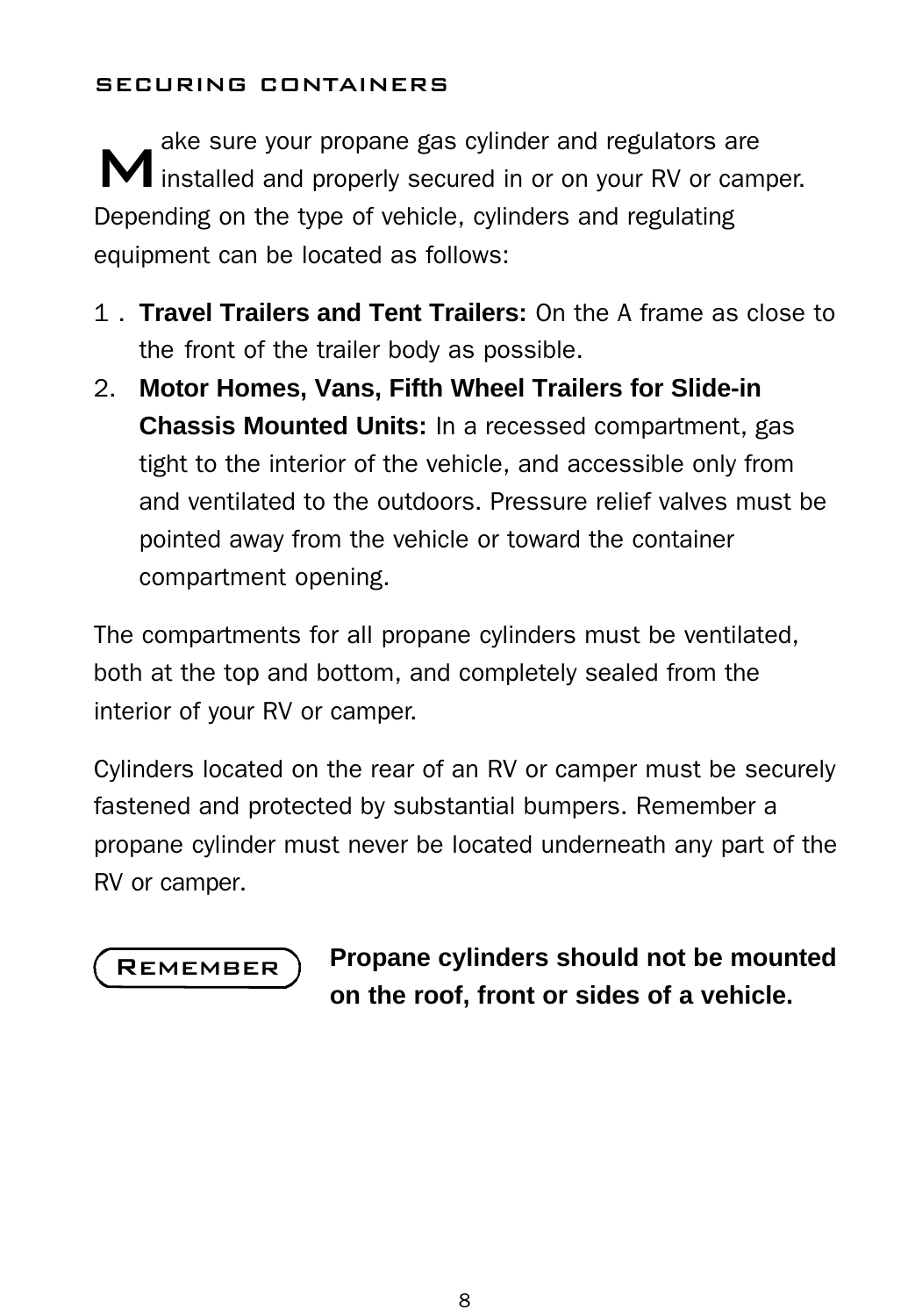#### CONTAINER MAINTENANCE

P rotect the outside of your container with light-colored, heat reflective paint (normally white). This will help reduce the increased pressure as temperatures rise, and protect against rust and corrosion.

## **REMEMBER**

**If your vehicle is involved in a collision or other accident, shut the gas supply off at the container and have the system checked by a qualified propane gas service person. Never use an open flame to check for leaks.**

## THE REGULATOR

P ropane reacts to temperature changes. When the temperature drops, the pressure in the cylinder drops. When the temperature rises, the pressure increases. **A regulator assembly must be provided to maintain a constant delivery pressure to your appliances at all times.** 

**Do not attempt to install or repair a regulator - call your propane gas dealer if service is required. REMEMBER** 

The PO.L. (Put On Left) that connects the cylinder hose to the cylinder has a left-hand thread. Turn it counter clockwise to tighten. service

service  $\overline{O}$  ring P.O.L.

Use a correctly sized wrench and do not over tighten. Be careful not to damage or scratch the round nose of the P.O.L. seat.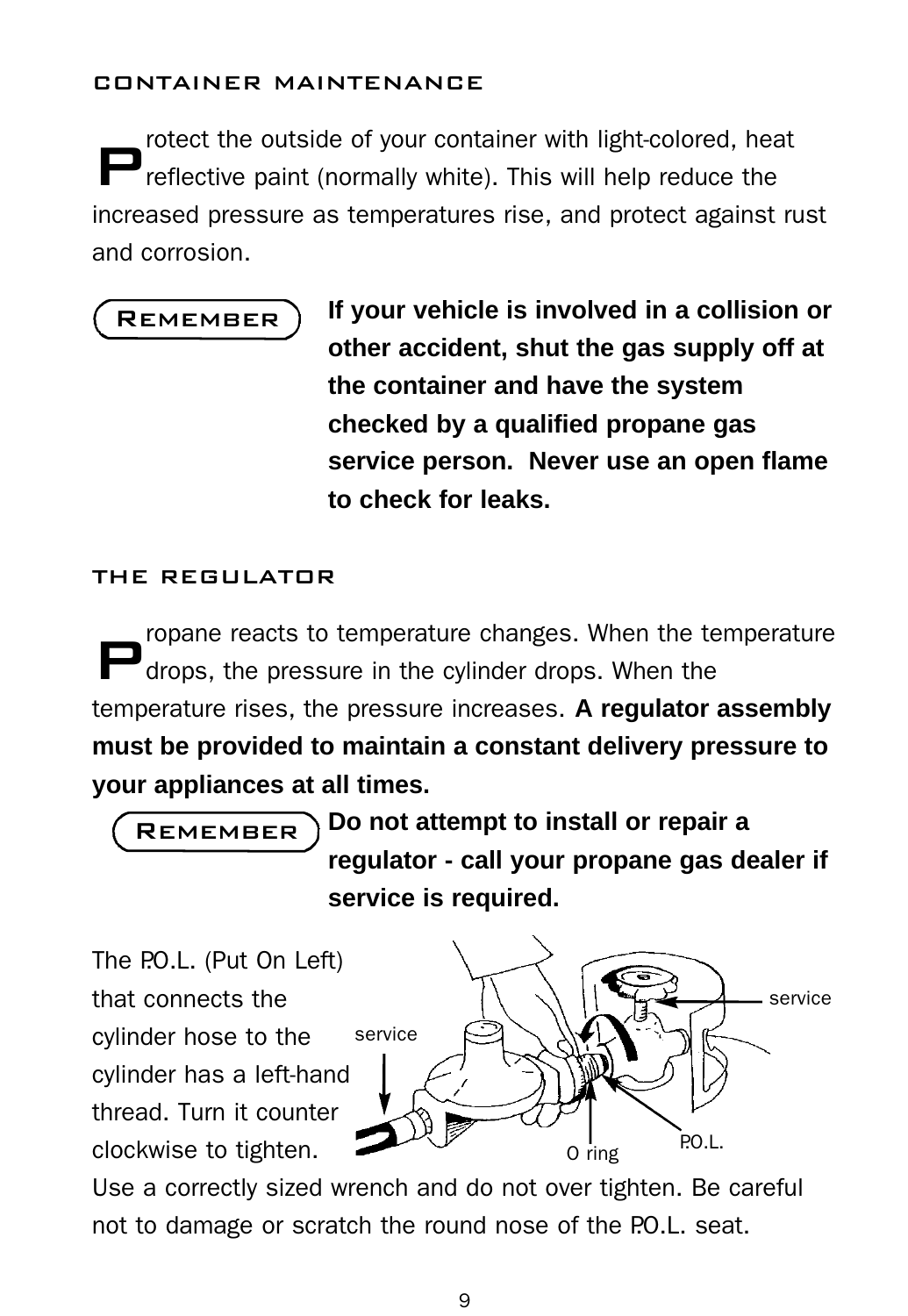Finally, your P.O.L. fitting requires an "O" ring, check it every time you connect the cylinder. It requires replacement if it's:



## PROTECTING YOUR REGULATOR

P ropane regulators must be protected and installed to prevent the regulator's vent from clogging due to rain, snow, sleet, ice, condensation or road spray.



**REMEMBER** 

**A blocked regulator vent could result in excessive gas pressure to appliances, or regulator failure, which could result in injury or property damage.**

## PREVENTING REGULATOR FREEZE-UPS

M oisture in propane may cause the regulator to freeze up. To help prevent freeze ups:

- Always keep the cylinder valve closed and P.O.L. plug in place when not in use.
- If you suspect there is moisture in the cylinder, have your propane dealer correct the problem before filling.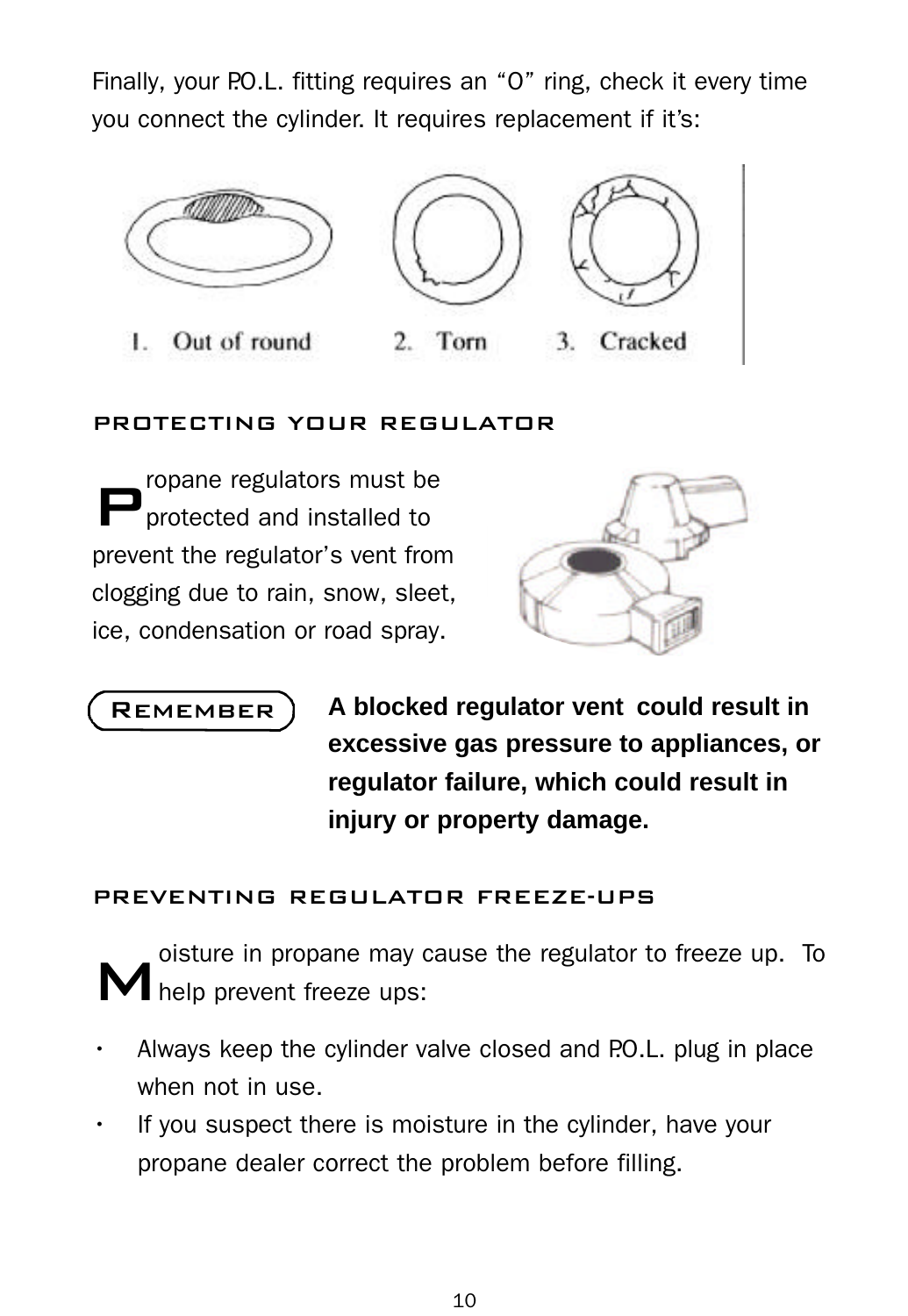## OPERATING APPLIANCES SAFELY

ppliances must be specifically approved for use in an RV.<br>A Properly adjusted appliances are very important. Improper ppliances must be specifically approved for use in an RV. flame adjustment (which you can detect by a yellow flame at the burner tip) can produce dangerous amounts of carbon monoxide and may result in death. When operating your oven and/or range, open a vent or window to ensure an adequate supply of air for safe operation. Never use the top burners or oven for heating an RV or camper.

## CARBON MONOXIDE

arbon monoxide is a colourless and odourless gas, that<br>
can't be smelled. If you are exposed to carbon monoxide, arbon monoxide is a colourless and odourless gas, that you may experience any or all of these symptoms:

- Headaches, tightness across the forehead and temples
- Weariness, weakness, dizziness and vomiting
- Loss of muscular control
- Watering and smarting of the eyes

## **REMEMBER**

**If any of these symptoms should develop, get into the fresh air immediately, and have your propane appliances checked and repaired as needed.**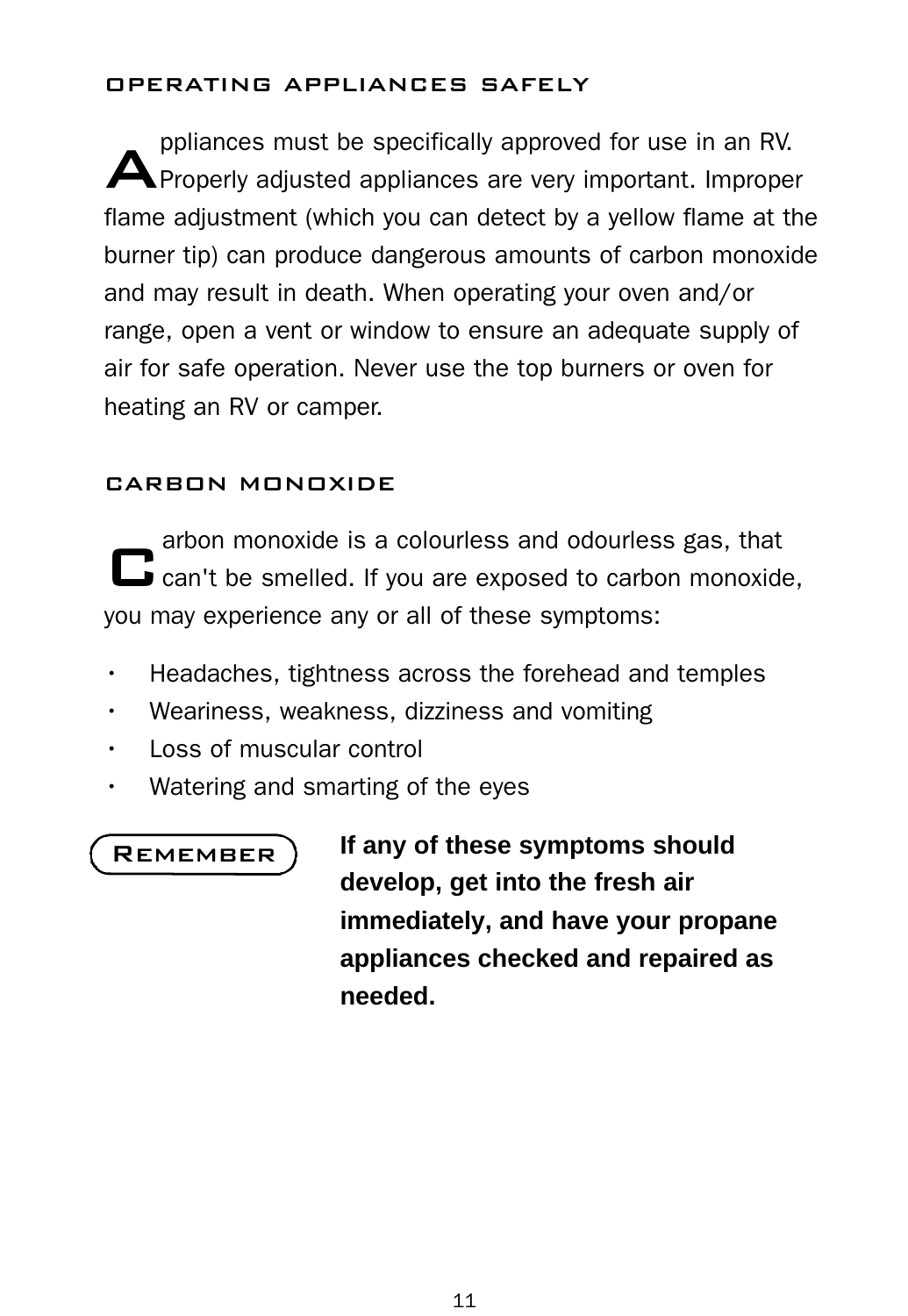# HOW TO GUARD AGAINST CARBON MONOXIDE

- 1. Never use the oven or stove top burner to heat your Rv or camper.
- 2. Never use any camping or other portable heater that is not designed and approved for your vehicle or is not approved for use with propane gas.
- 3. Never take a barbecue grill (propane or charcoal) inside your vehicle to cook or heat with.
- 4. Have all appliances, including venting and burner systems, tested annually for proper operation by a qualified propane gas service person.
- 5. Always be sure your vehicle is properly ventilated.
- 6. There are commercial detectors available that can be easily installed inside a camper to warn of the presence of carbon monoxide.
- 7. Heaters used in RVs must be approved for RV use and be of a sealed combustion type or have other special vent systems.

**REMEMBER** 

**To ensure your safety, and the trouble free use of your propane gas system, we urge you to consult your propane dealer if you have any questions about the operation of your propane system or appliances.**